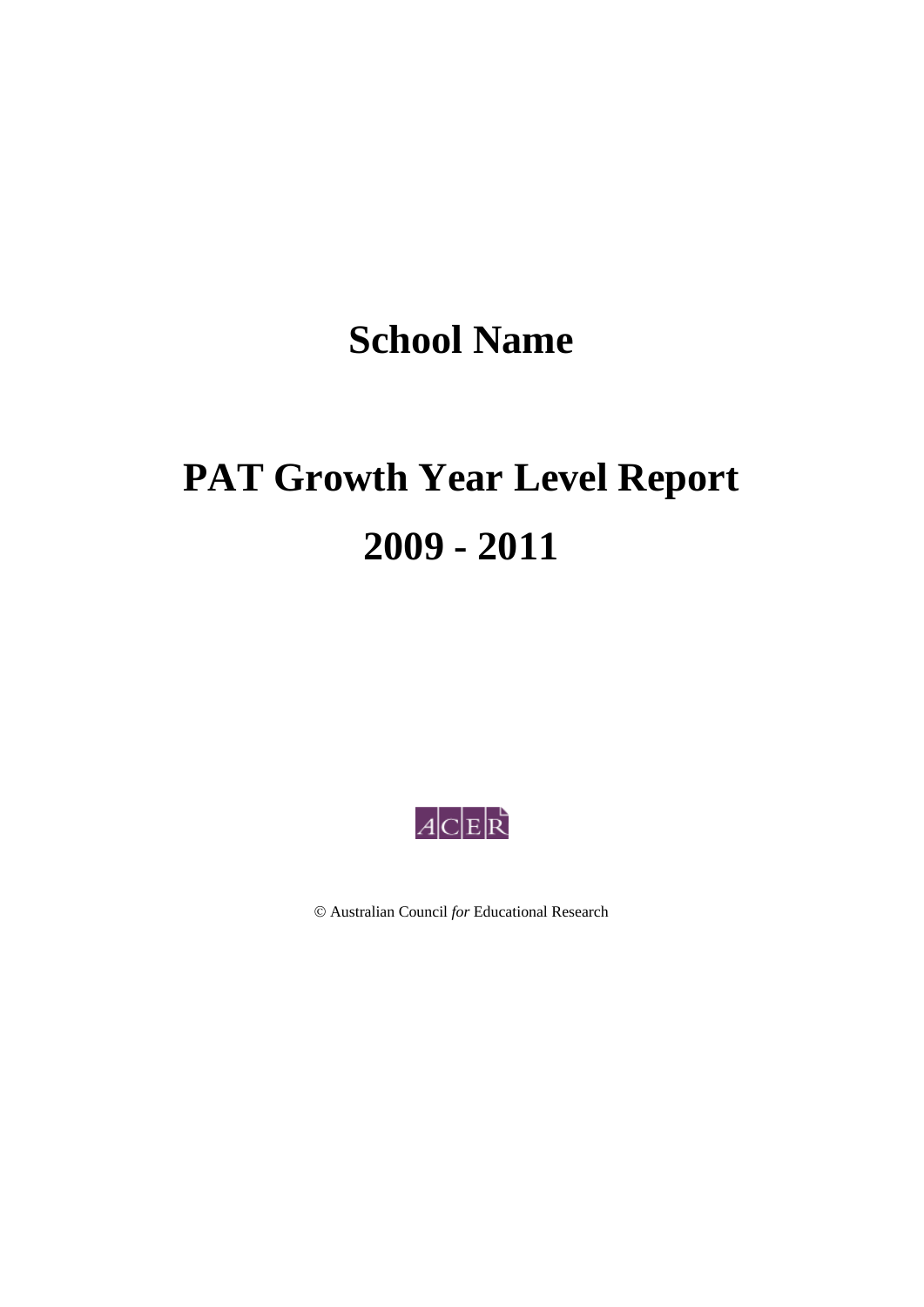# **TABLE OF CONTENTS**

| <b>LIST OF FIGURES</b>                                       |                 | 3         |
|--------------------------------------------------------------|-----------------|-----------|
| <b>LIST OF TABLES</b>                                        |                 | 4         |
| <b>GLOSSARY</b>                                              |                 | $5 - 6$   |
| <b>EXECUTIVE SUMMARY</b>                                     |                 | 7         |
| <b>DATA DESCRIPTION</b>                                      |                 | $8-9$     |
| ANALYSIS BY YEAR LEVEL FOR THREE CONSECUTIVE YEARS           | $(2009 - 2011)$ | $10 - 15$ |
| ANALYSIS BY YEAR LEVEL BY GENDER FOR THREE CONSECUTIVE YEARS | $(2009 - 2011)$ | $16-19$   |
| <b>ADDITIONAL COMMENTS</b>                                   |                 | 20        |

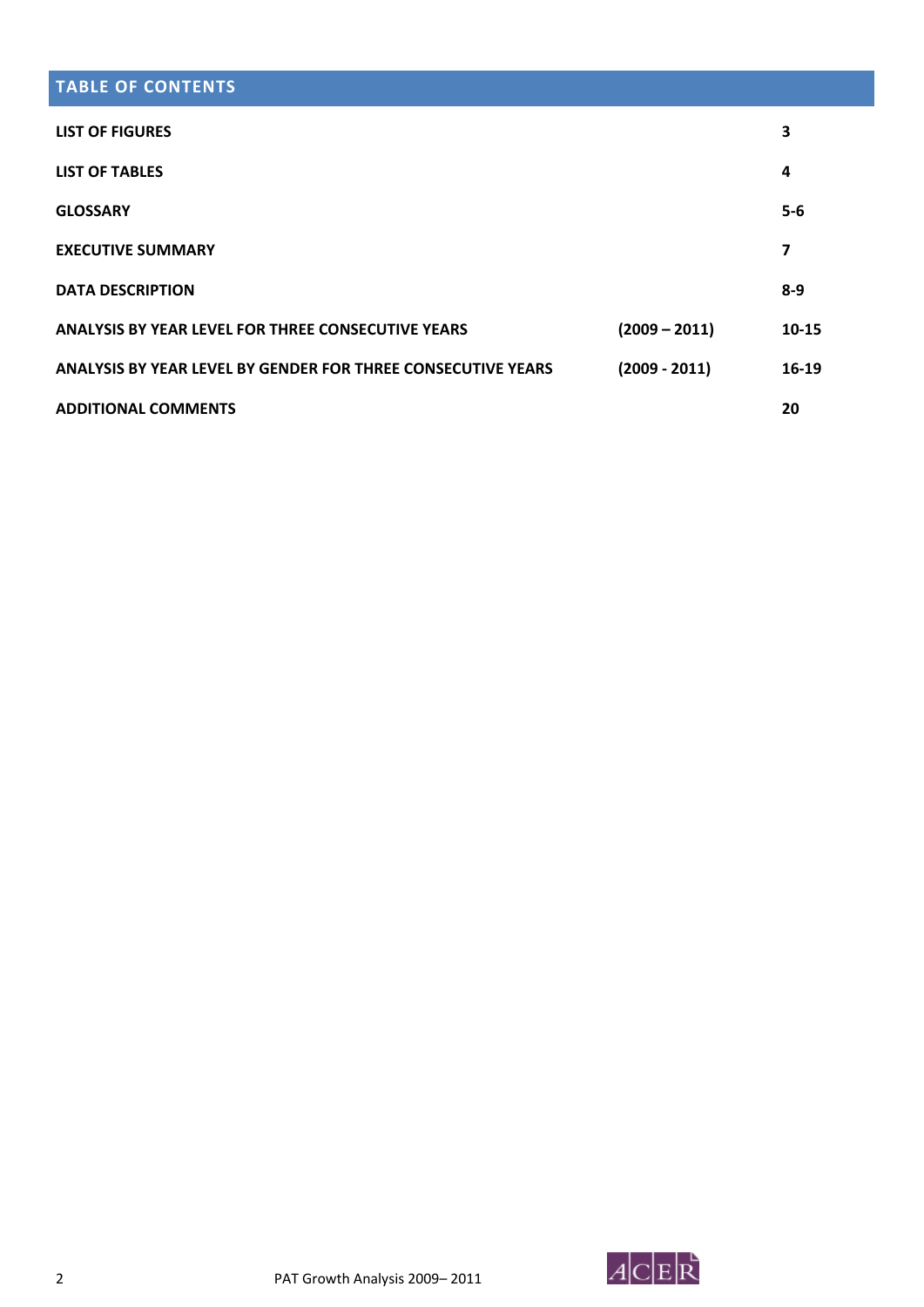### **LIST OF FIGURES**

| <b>Figure 1 PAT score distribution</b>                                                                                          | 9  |
|---------------------------------------------------------------------------------------------------------------------------------|----|
| Figure 2 Comparison of mean scores by year level from 2009 to 2011                                                              | 10 |
| Figure 3 Plots for percentile scores for School (x) cohort from 2009 to 2011                                                    | 11 |
| Figure 4 Comparison of score distributions from 2009 to 2011                                                                    | 12 |
| Figure 5 Comparison of gain scores from 2009to 2011 for School (x) cohort                                                       | 13 |
| Figure 6 Plots of percentile scores for School (x) and PAT Norming Sample                                                       | 14 |
| Figure 7 Stanine distribution from 2009 to 2011 at Year 3                                                                       | 15 |
| Figure 8 Comparison of mean scores for Male and Female students from 2010 to 2011                                               | 17 |
| Figure 9 Score distribution of Female and Male students from 2009 to 2011                                                       | 18 |
| Figure 10 Comparison of gain scores between School (x) Male, Female students and<br><b>PAT Norming Sample from 2009 to 2011</b> | 19 |

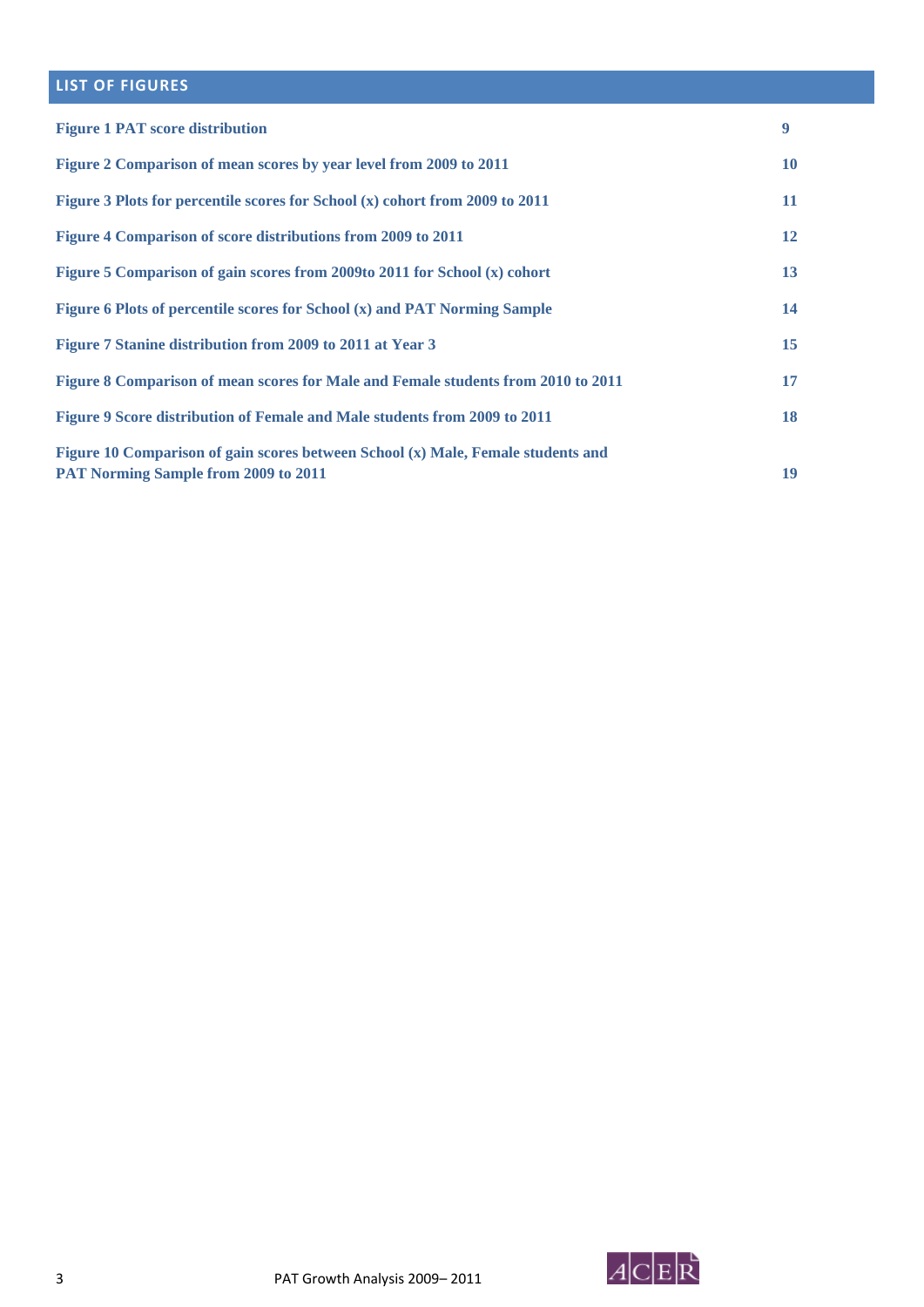# **LIST OF TABLES**

| <b>Table 1 School cohort</b>                                          | 8  |
|-----------------------------------------------------------------------|----|
| Table 2 Comparison of School (X) cohort to PAT Norming sample         | 8  |
| Table 3 Students' performance from 2009 to 2011                       | 10 |
| Table 4 Percentile scores for School (x) cohort from 2009 to 2011     | 11 |
| Table 5 Comparison between School (X) students and PAT Norming sample | 12 |
| Table 6 Percentile scores for School (X) and PAT Norming Sample       | 14 |
| Table 7 School (X) male cohort statistics from 2009 to 2011           | 16 |
| Table 8 School (X) female cohort statistics from 2009 to 2011         | 16 |

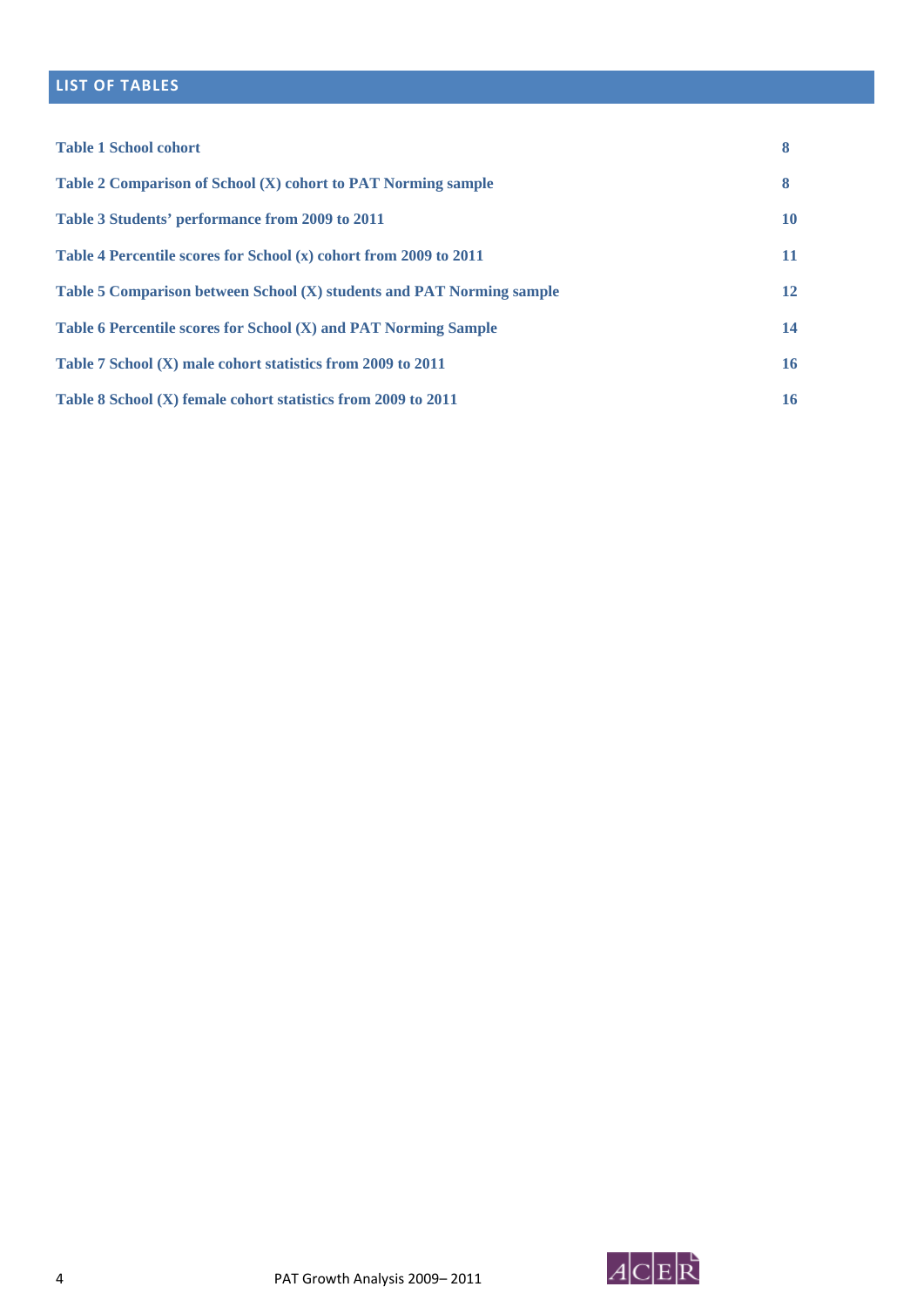#### *ATSI*: Aboriginal and Torres Strait Islander

*Bands*:

| <b>Band</b>     | <b>Percentile Rank</b>    |
|-----------------|---------------------------|
| P <sub>10</sub> | 10th percentile and below |
| P25             | 11-25th percentile        |
| P50             | 26 - 50th percentile      |
| P75             | 51 -75th percentile       |
| P90             | 76 - 90th percentile      |
| P100            | above 90th percentile     |

*Boxplot*: Boxplots are graphical representations of data, and are used here to describe the variation or spread of scale scores. The length of the box represents the difference between the  $25<sup>th</sup>$  and 75<sup>th</sup> percentiles: the middle 50% of scores are within this box. The length of the box indicates the spread, so a larger box suggests that the middle 50% covers a wider range of scores. The line within the box is the median (or middle score, if all the scores were ranked), and spread is further suggested by whether this line is towards the top or bottom of the box: a median in the top half of a box suggests that, of the middle 50% of scores between the 25<sup>th</sup> and 75<sup>th</sup> percentiles, more scores were towards the 75<sup>th</sup> percentile than the 25<sup>th</sup> percentile. The point to which the line extends below the box indicates the  $5<sup>th</sup>$  percentile, and the point to which the line extends above the box indicates the 95<sup>th</sup> percentile. These lines further indicate the spread of scores, as longer lines suggest more extreme scores in that direction.

*Cohort*: A group of students.

*Cut score:* Selected points on the score scale of a test. In this report, the cut off score for a percentile rank.

*Gain or change*: Gain or change of cohort performance is measured by the difference in average scale scores obtained by the matched cohort. A key assumption in measuring gain or change is that test scores have been placed on a common scale, and test scores can be directly and meaningfully compared across Year levels.

*Matched Cohort*: A group of students who have taken the same scaled test in previous years.

*Matched Cohort*: A group of students who have completed consecutive ACER TEST scores in previous years.

*Mean:* The average or central tendency of a distribution.

*Median:* The middle value of a data set when it has been arranged in ascending order.

*p‐value:* The probability obtained by performing the statistical significance test, i.e. t‐test (see page 7).

Percentile: A percentile is the value the scale score below which a certain percent of students fall. For example, the 10<sup>th</sup> percentile is the score below which 10 percent of the students may be found.

*Scale score*: **S**cale score points are different from the "raw score" results that you would get by adding up the number of score points for correct answers on each part of the assessment. It is then possible to make meaningful comparisons of results between different years, and between different Year levels, even though the tests that are administered are not the same.

*Standard Deviation* (SD): A way to measure the spread of a distribution.

*Standard Error of Mean* (SE): The standard deviation of the sample mean estimate of a population mean. It is a measurement of sampling error.

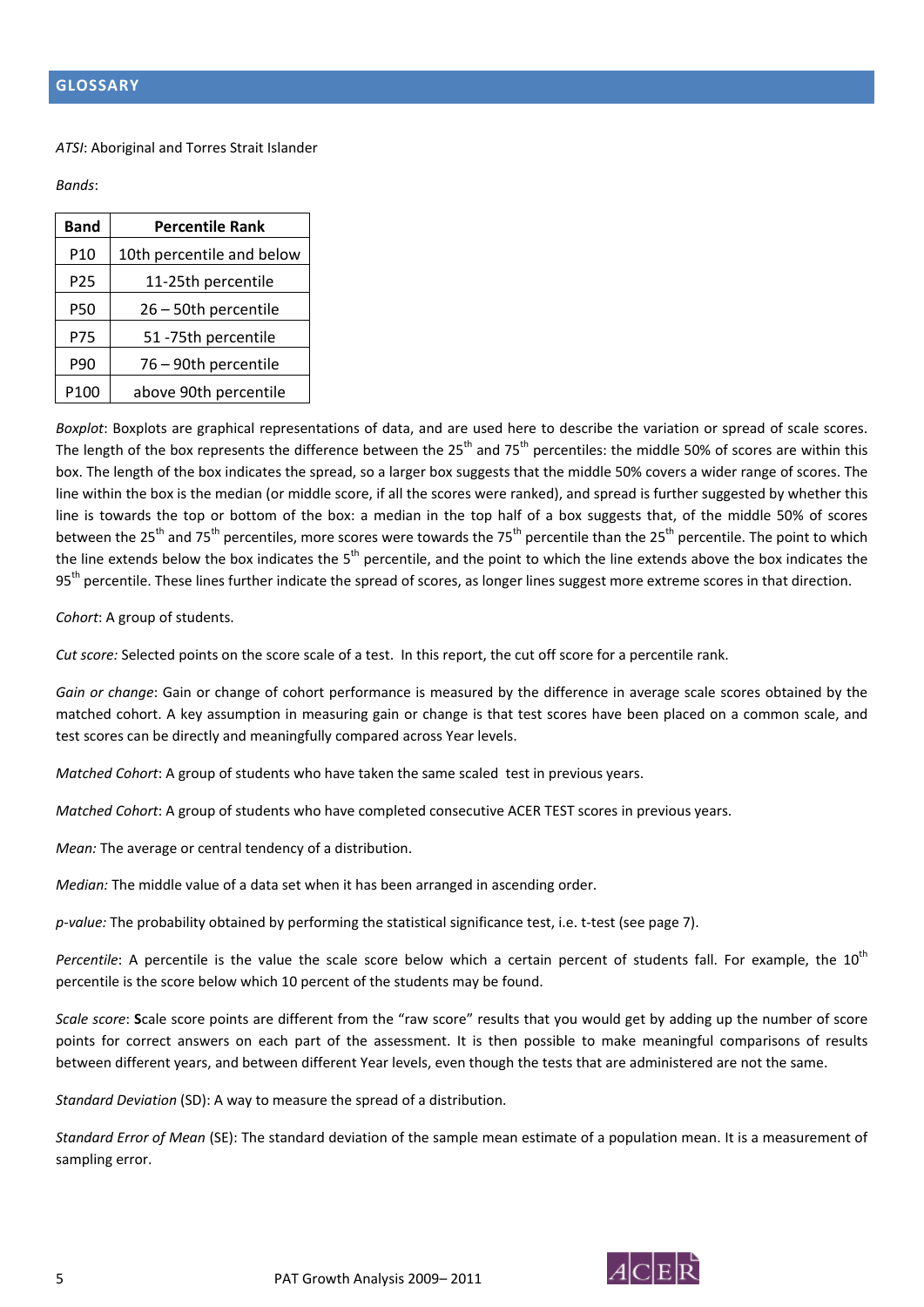*Stanine*: A stanine is a score from 1 to 9 with a stanine of 9 indicating a very high level of general ability relative to the whole norm reference group, and a stanine of 1 indicating a very low relative achievement. Stanines group together percentile ranks as shown in the table below:

| <b>Description</b>   | <b>Stanine</b> | <b>Corresponding Percentile Ranks</b> |  |  |  |  |  |  |
|----------------------|----------------|---------------------------------------|--|--|--|--|--|--|
| Very High            | 9              | 96 and above                          |  |  |  |  |  |  |
|                      | 8              | $90 - 95$                             |  |  |  |  |  |  |
| Above Average        |                | 77 - 89                               |  |  |  |  |  |  |
|                      | 6              | $60 - 76$                             |  |  |  |  |  |  |
| Average              | 5              | $40 - 59$                             |  |  |  |  |  |  |
|                      | 4              | $23 - 39$                             |  |  |  |  |  |  |
| <b>Below Average</b> | 3              | $11 - 22$                             |  |  |  |  |  |  |
|                      | 2              | $4 - 10$                              |  |  |  |  |  |  |
| Very Low             |                | 3 and below                           |  |  |  |  |  |  |

*t‐test*: The t‐test assesses whether the means of two groups are statistically different from each other. The t‐test is based on the observation that, when looking at the differences between scores for two groups, the difference is better captured by the difference between group means relative to the spread or variability of their scores.

*t‐value:* The score obtained by performing a t‐test.

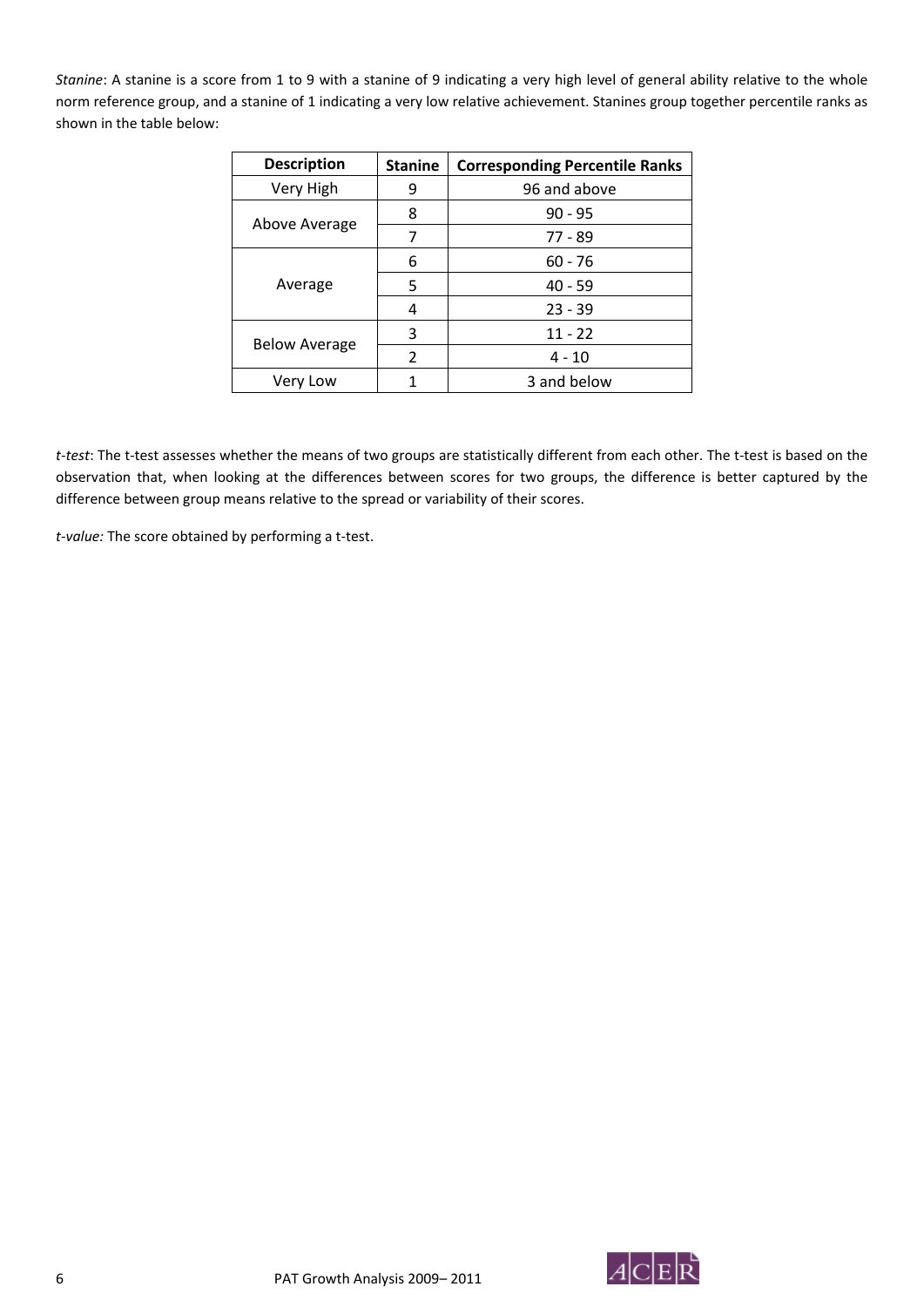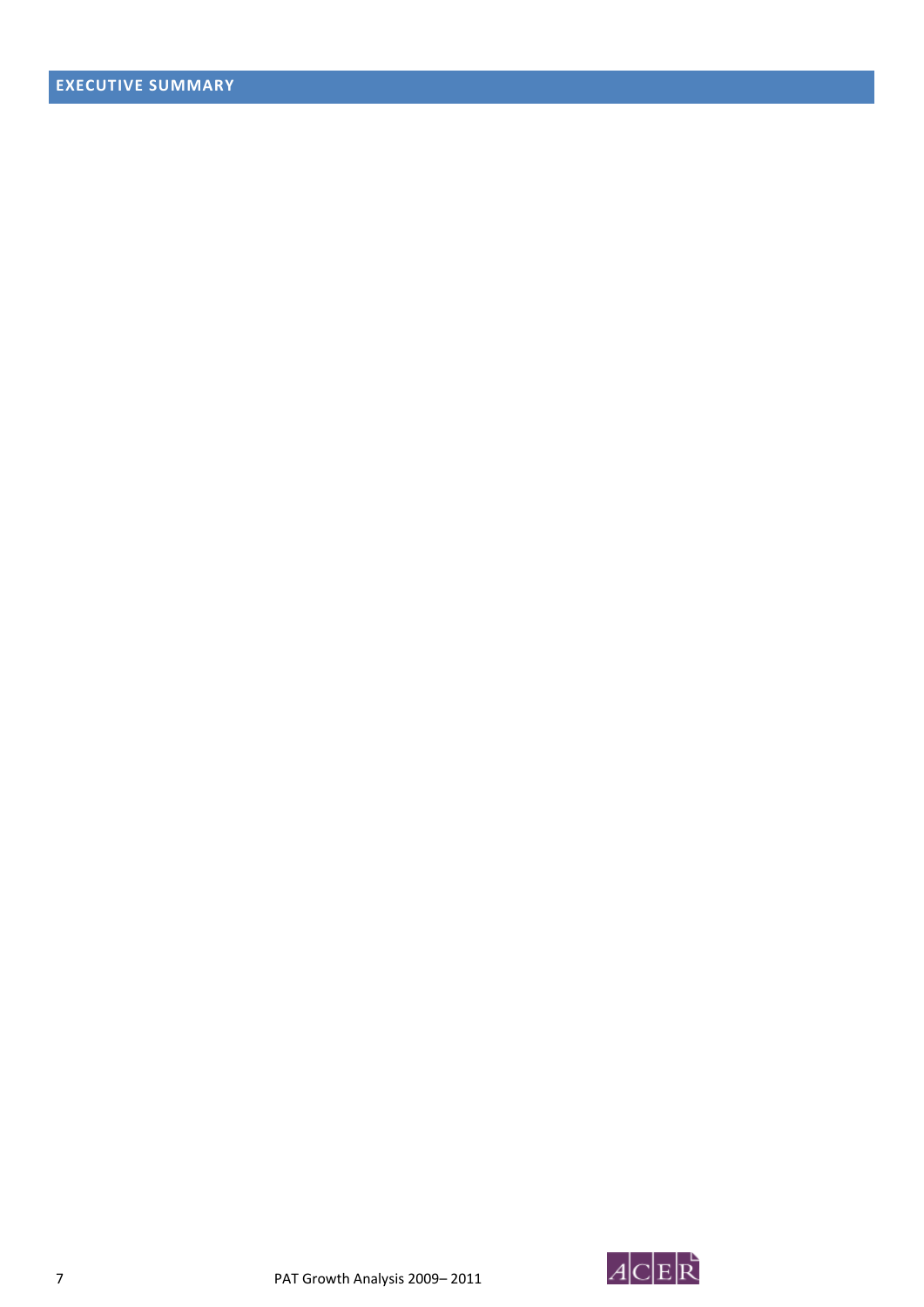Table 1 shows the number of students in the school (x) cohort for the same year level across three years from 2009 to 2011.

|                   |       | <b>PAT Cohort in 2011</b> |             |       | PAT Cohort in 2010 |             | PAT Cohort in 2009 |               |             |  |
|-------------------|-------|---------------------------|-------------|-------|--------------------|-------------|--------------------|---------------|-------------|--|
| <b>Year Level</b> | Total | Female                    | <b>Male</b> | Total | Female             | <b>Male</b> | Total              | <b>Female</b> | <b>Male</b> |  |
|                   | 167   | 85                        | 82          | 140   | 69                 | 71          | 161                | 83            | 78          |  |
|                   | 168   | 83                        | 85          | 140   | 58                 | 82          | 167                | 75            | 92          |  |
|                   | 179   | 81                        | 98          | 180   | 81                 | 99          | 183                | 88            | 95          |  |
|                   | 179   | 79                        | 100         | 140   | 67                 | 73          | 182                | 90            | 92          |  |
|                   | 179   | 86                        | 93          | 175   | 81                 | 94          | 183                | 88            | 95          |  |

#### **Table 1 School cohort**

Table 2 shows means and standard deviations of school (x) cohort from in 2011 and PAT norming sample. The t-test statistics show that the mean scores of school (x) cohorts are higher than mean scores of PAT norming sample of all year levels in 2010. The test form used from 2009 to 2011 for year levels 3 to 7 are test forms 3 to 7, respectively. The PAT Norming sample statistics are drawn according to the year level and the form used for the test.

#### **Table 2 Comparison of School (X) cohort in 2011 to PAT Norming sample**

| Year  | <b>Form</b> |       | 2011            |                 |       | <b>PAT Norming sample</b> |           |           |      |  |  |  |
|-------|-------------|-------|-----------------|-----------------|-------|---------------------------|-----------|-----------|------|--|--|--|
| Level | <b>Used</b> | Mean  | SD <sup>1</sup> | SE <sup>2</sup> | $N^3$ | Mean                      | <b>SD</b> | <b>SE</b> | N    |  |  |  |
| 3     | 3           | 111.1 | 15.8            | 1.2             | 167   | 112.1                     | 13.9      | 0.4       | 1056 |  |  |  |
| 4     | 4           | 124.9 | 15.7            | 1.2             | 168   | 120.5                     | 14.5      | 0.4       | 1097 |  |  |  |
| 5     | 5           | 127.2 | 11.6            | 0.9             | 179   | 125.9                     | 13.2      | 0.4       | 1119 |  |  |  |
| 6     | 6           | 132.8 | 10.5            | 0.8             | 179   | 128.7                     | 12.1      | 0.4       | 1074 |  |  |  |
|       |             | 137.8 | 11.7            | 0.9             | 179   | 131.4                     | 12.5      | 0.4       | 835  |  |  |  |

**1. SD: Standard Deviation; 2. SE: Standard Error of Mean; 3. N: Number of Students a t-test** 

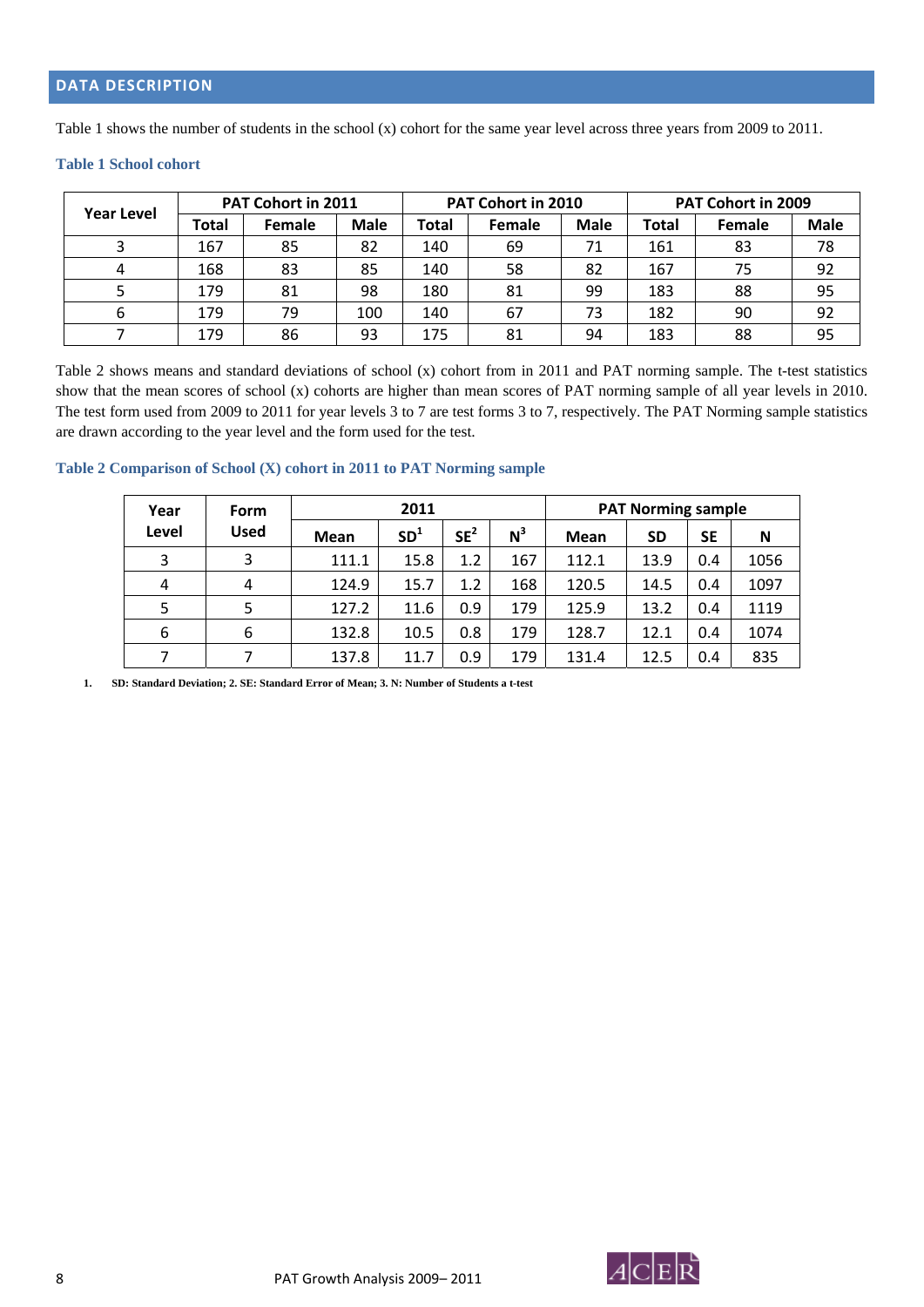**Figure 1** shows the score distributions of School (x) cohort in boxplots from in 2011. Box plots are graphical representations of data, and are used here to describe the variation or spread of scale scores. The length of the box represents the difference between the 25th and 75th percentiles: the middle 50% of scores are within this box. From the length of the box you can determine the spread, so a larger box suggests a cohort had a larger number of different scores.

The line within the box is the median (or  $50<sup>th</sup>$  percentile), and spread is further suggested by whether this line is towards the top or bottom of the box: a median in the top half of a box suggests that of the middle 50% of scores between the  $25<sup>th</sup>$  and  $75<sup>th</sup>$ percentiles, more scores were towards the  $75<sup>th</sup>$  percentile, than the  $25<sup>th</sup>$  percentile.

The point to which the line extends below the box indicates the 10<sup>th</sup> percentile, and the point to which the line extends above the box indicates the 90<sup>th</sup> percentile. These lines further indicate the spread of scores, as longer lines suggest more extreme scores in that direction.

The dotted lines represent PAT norming percentiles, from top and downwards,  $90^{th}$ ,  $75^{th}$ ,  $50^{th}$ ,  $25^{th}$ , and  $10^{th}$  percentiles.

This chart clearly shows that School (x) cohort had higher scores on all the percentiles than PAT norming sample for all year levels in 2010.



**Figure 1 PAT score distribution in 2011** 

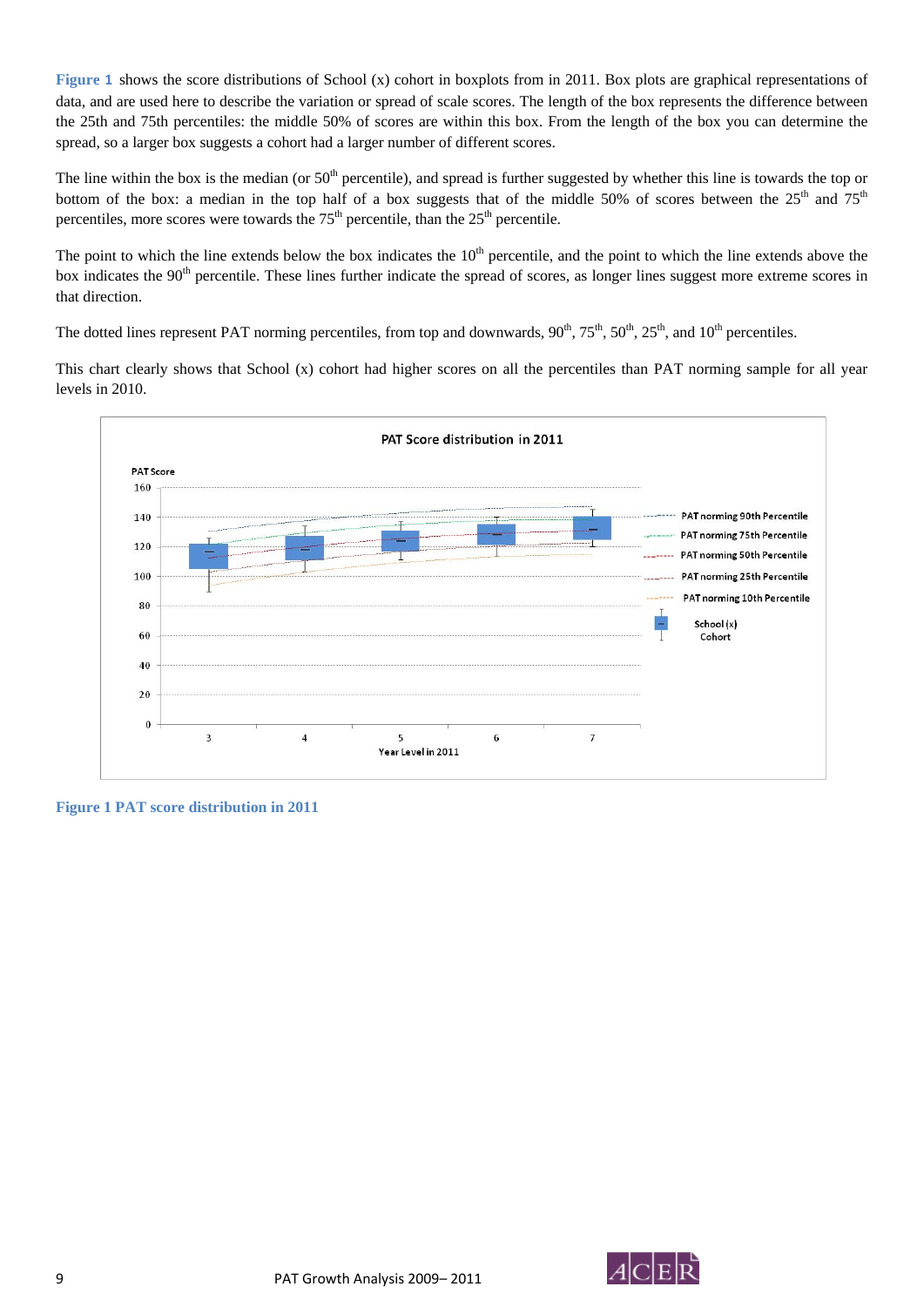#### **ANALYSIS BY YEAR LEVEL FOR THREE CONSECUTIVE YEARS (2009–2011)**

This section analyses the students' performance by year level from 2009 to 2011 (i.e. for PAT for three consecutive years).

Table 3 and Figure 2 show the change in mean PAT scores of students' performance from 2009 to 2011. For the same year level, most positive changes in the mean scores were observed from 2009 to 2010, and the changes are in the range of -0.1 to 3.9 PAT score points, and the changes are statistically significant at year levels 3, 5 and 6 with 95% confidence. All changes in the mean scores from 2010 to 2011 were negative, and the changes are in the range of -3.8 to -6.5 PAT score points, and all the changes are statistically significant with 95% confidence.

| Year                |       | 2009      |           |     |             | 2010      |     |     |             | 2011      |           |     |               | Change        |               |  |  |
|---------------------|-------|-----------|-----------|-----|-------------|-----------|-----|-----|-------------|-----------|-----------|-----|---------------|---------------|---------------|--|--|
| Level<br>in<br>2011 | Mean  | <b>SD</b> | <b>SE</b> | N   | <b>Mean</b> | <b>SD</b> | SE  | N   | <b>Mean</b> | <b>SD</b> | <b>SE</b> | N   | 2009-<br>2010 | 2010-<br>2011 | 2009-<br>2011 |  |  |
| 3                   | 111.1 | 15.8      | 1.2       | 167 | 115.0       | 15.2      | 1.3 | 140 | 111.2       | 17.5      | 1.4       | 161 | 3.9           | $-3.8$        | 0.1           |  |  |
| 4                   | 124.9 | 15.7      | 1.2       | 168 | 125.7       | 11.0      | 0.9 | 140 | 119.2       | 11.4      | 0.9       | 164 | 0.8           | $-6.5$        | $-5.7$        |  |  |
|                     | 127.2 | 11.6      | 0.9       | 179 | 130.2       | 13.0      | 1.0 | 180 | 124.0       | 10.1      | 0.7       | 183 | 3.0           | $-6.2$        | $-3.2$        |  |  |
| 6                   | 132.8 | 10.5      | 0.8       | 179 | 134.5       | 13.7      | 1.2 | 140 | 128.4       | 10.6      | 0.8       | 182 | 1.6           | $-6.1$        | $-4.4$        |  |  |
|                     | 137.8 | 11.7      | 0.9       | 179 | 136.9       | 12.6      | 1.0 | 175 | 133.0       | 10.5      | 0.8       | 183 | $-1.0$        | $-3.9$        | $-4.8$        |  |  |

#### **Table 3 Students' performance from 2009 to 2011**



**Figure 2 Comparison of mean scores by year level from 2009 to 2011** 

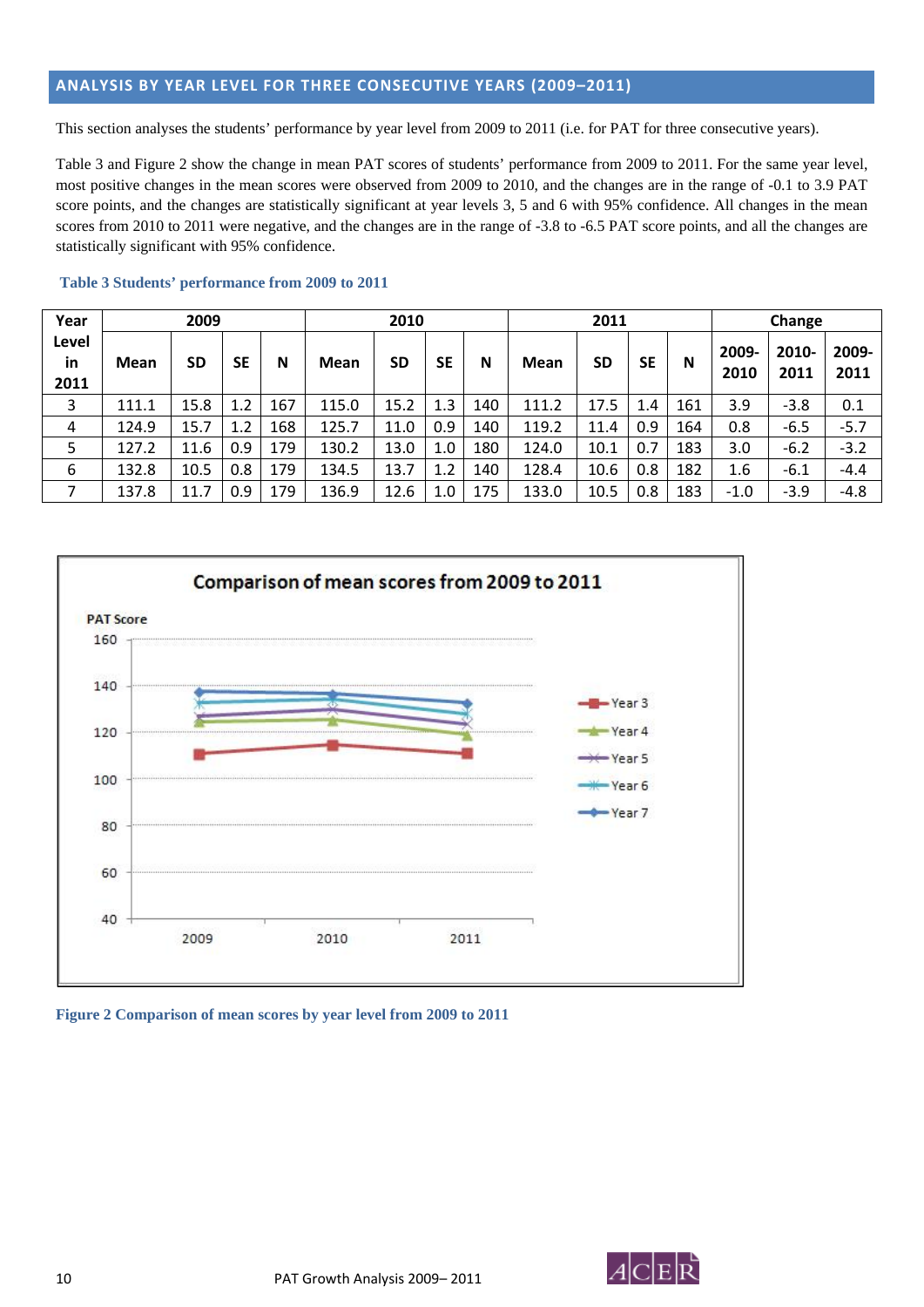Table 4 shows the percentile scores<sup>1</sup> (from the  $10^{th}$  (P10<sup>2</sup>) percentile to the  $100^{th}$  percentile) for PAT cohort by year level from 2009 to 2011. In Table 4 for example, the row for Year 3 in 2009 indicates that the  $10<sup>th</sup>$  percentile score was 94, and for the same year level in 2010 and 2011, the  $10<sup>th</sup>$  percentile scores are 99.5 and 90.1 respectively.

| Year                                         |    |  | 2009        |                     |                  | 2010                                                                  |            |             |                                       |            |                  | 2011                                                   |                 |                   |            |                                        |                  |
|----------------------------------------------|----|--|-------------|---------------------|------------------|-----------------------------------------------------------------------|------------|-------------|---------------------------------------|------------|------------------|--------------------------------------------------------|-----------------|-------------------|------------|----------------------------------------|------------------|
| Level                                        |    |  |             | P10 P25 P50 P75 P90 | P <sub>100</sub> | P <sub>10</sub>                                                       | <b>P25</b> | <b>P50</b>  | <b>P75</b>                            | <b>P90</b> | P <sub>100</sub> | P <sub>10</sub>                                        | P <sub>25</sub> | <b>P50</b>        | <b>P75</b> | <b>P90</b>                             | P <sub>100</sub> |
| Year <sub>3</sub>                            | 94 |  | 105 112 123 | 126                 | 128              | 99.5                                                                  |            |             | $110.3$ 116.9 122.5                   | 131        | 132              | 90.1                                                   | 105             | 116.9 122.5       |            | 126.2                                  | 127.8            |
| Year 4   110   119   128   134   139         |    |  |             |                     | 141              | 109.6                                                                 |            |             | 118.5   127.6   134.2   139.1         |            | 141              | 103.45   111.2   118.5   127.6                         |                 |                   |            | 134.2                                  | 135.7            |
| Year 5   117   121   128   133   139   141.5 |    |  |             |                     |                  | 117.1                                                                 |            |             | 123.1   129.3   138.5   146.4   147.2 |            |                  | 111.4                                                  |                 |                   |            | 117.1   124.3   131.2   137.38   139.1 |                  |
| Year 6   122   126   134   138   143   144.1 |    |  |             |                     |                  | 124.4                                                                 |            | 128.8 135.8 |                                       |            |                  | 143.1   146.5   148.7   113.65   121.6   128.8   135.8 |                 |                   |            | 140.3                                  | 142.2            |
|                                              |    |  |             |                     |                  | Year 7   124   129   135   146   156   157.6   121.44   129.2   137.1 |            |             | 143                                   |            | 148.3 149.5      | 120.6                                                  |                 | 124.9 132.1 140.9 |            | 145.5                                  | 146.2            |

|  | Table 4 Percentile scores for School (x) cohort from 2009 to 2011 |  |  |  |  |  |
|--|-------------------------------------------------------------------|--|--|--|--|--|
|--|-------------------------------------------------------------------|--|--|--|--|--|

Figure 3 shows that for year 3, 2010 has the highest  $10^{th}$  percentile,  $25^{th}$  percentile and  $90^{th}$  percentile, 2009 has the highest  $75^{th}$ percentile and 2011 has the comparable  $50<sup>th</sup>$  and  $75<sup>th</sup>$  percentiles with 2010. For Year 4, 2009 has the highest  $10<sup>th</sup>$ ,  $25<sup>th</sup>$ , and  $50<sup>th</sup>$ percentiles, while 2010 has the highest  $75<sup>th</sup>$  and  $90<sup>th</sup>$  percentile scores. For Year 5 and Year 6, 2010 is higher than 2009 and 2011 in all percentile scores. For Year 7, 2009 has the highest  $10^{th}$ ,  $75^{th}$  and  $90^{th}$  percentile scores, while 2010 has higher  $25^{th}$  and  $50^{th}$ percentile scores than 2009 and 2011. Overall, either 2009 or 2010 has higher percentile scores than 2011.



#### **Figure 3 Plots for percentile scores for School (x) cohort from 2009 to 2011**

Figure 4 shows the percentile changes in paired boxplots. Box plots are graphical representations of data, and are used here to describe the variation or spread of scale scores. The length of the box represents the difference between the 25th and 75th percentiles: the middle 50% of scores are within this box. From the length of the box you can determine the spread, so a larger box suggests a cohort had a larger number of different scores.

The line within the box is the median (or  $50<sup>th</sup>$  percentile), and spread is further suggested by whether this line is towards the top or bottom of the box: a median in the top half of a box suggests that of the middle 50% of scores between the  $25<sup>th</sup>$  and  $75<sup>th</sup>$ percentiles, more scores were towards the  $75<sup>th</sup>$  percentile, than the  $25<sup>th</sup>$  percentile.

The point to which the line extends below the box indicates the 10<sup>th</sup> percentile, and the point to which the line extends above the box indicates the 90<sup>th</sup> percentile. These lines further indicate the spread of scores, as longer lines suggest more extreme scores in that direction.

<u> Andrew Maria (1989)</u>



 $1$  Please refer to Glossary for more information regarding Percentiles

<sup>&</sup>lt;sup>2</sup> Please refer to Glossary for more information regarding Bands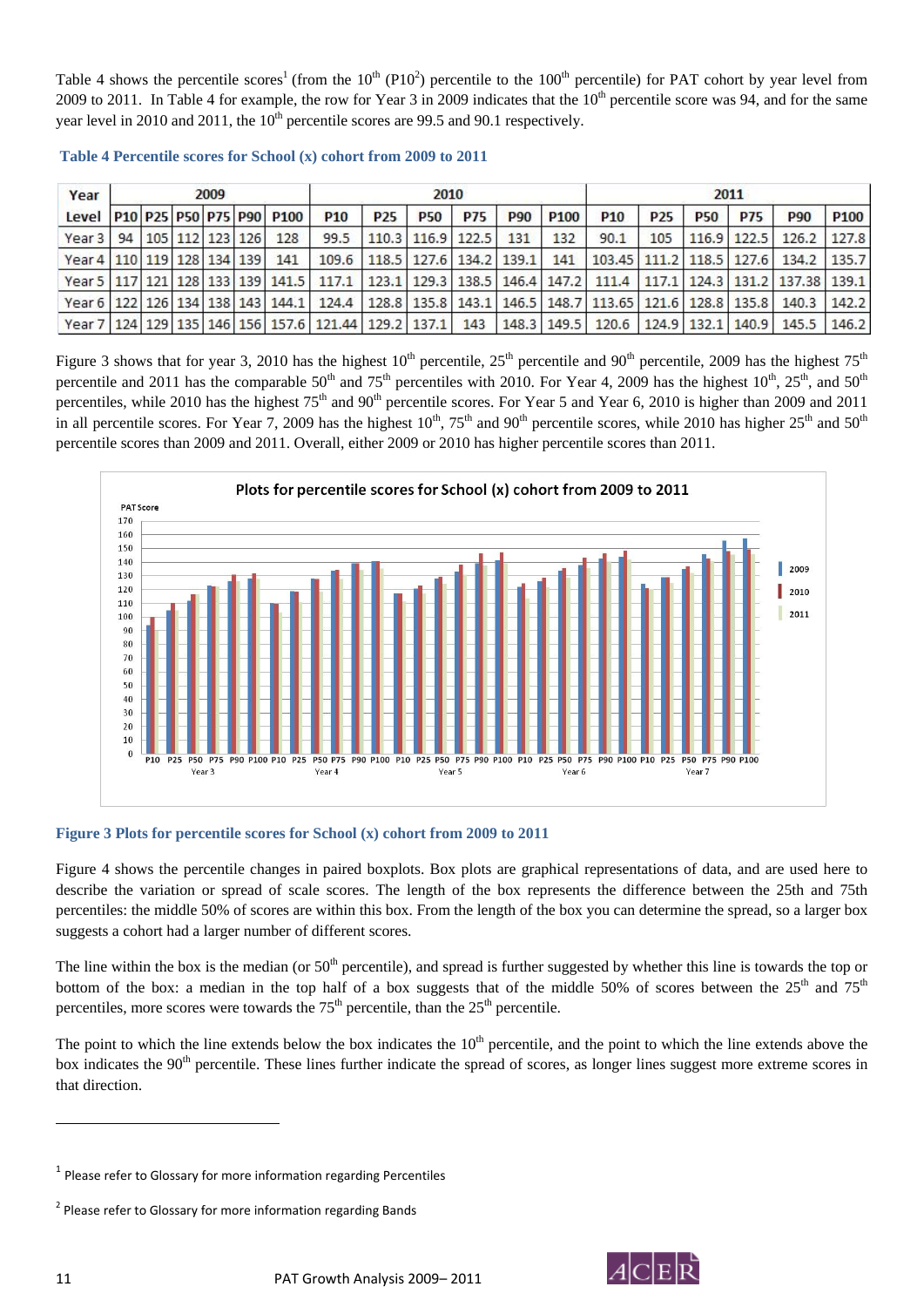A tripled boxplots show the change from 2009 to 2011 with medians connected by a line. The boxplot on the left is for 2009, the boxplot in the middle is for 2010 and the boxplot on the right is the 2011.

The chart indicates that for positive changes in medians were observed from 2009 to 2010 for Year 3, 5, 6, and 7 students, and the negative changes in medians for all year levels were observed from 2010 to 2011.



#### **Figure 4 Comparison of score distributions from 2009 to 2011**

Before comparing changes between School (x) cohort and PAT Norming sample, school (x) cohort is compared to PAT Norming sample to get an idea of relative performance between these two samples. Table 5 shows that School (x) performance in 2011 had a higher performance in PAT score than PAT Norming sample in mean differences.

|   | Year Level   Form Used |       | 2011      |           |     |       |           | <b>PAT Norming sample</b> |      | <b>Difference</b> |          |          |  |
|---|------------------------|-------|-----------|-----------|-----|-------|-----------|---------------------------|------|-------------------|----------|----------|--|
|   |                        | Mean  | <b>SD</b> | <b>SE</b> | N   | Mean  | <b>SD</b> | SE                        | Ν    | <b>Mean</b>       | lt-value | lp-value |  |
|   |                        | 111.2 | 17.5      | 1.4       | 161 | 112.1 | 13.9      | 0.4                       | 1056 | $-0.9$            | $-0.6$   | 0.54     |  |
| 4 | 4                      | 119.2 | 11.4      | 0.9       | 164 | 120.5 | 14.5      | 0.4                       | 1097 | $-1.3$            | $-1.3$   | 0.19     |  |
|   |                        | 124.0 | 10.1      | 0.7       | 183 | 125.9 | 13.2      | 0.4                       | 1119 | $-1.9$            | $-2.3$   | 0.02     |  |
| 6 | 6                      | 128.4 | 10.6      | 0.8       | 182 | 128.7 | 12.1      | 0.4                       | 1074 | $-0.3$            | $-0.3$   | 0.74     |  |
|   |                        | 133.0 | 10.5      | 0.8       | 183 | 131.4 | 12.5      | 0.4                       | 835  | 1.6               | 1.8      | 0.07     |  |

**Table 5 Comparison between School (x) 2011 students and PAT Norming sample** 

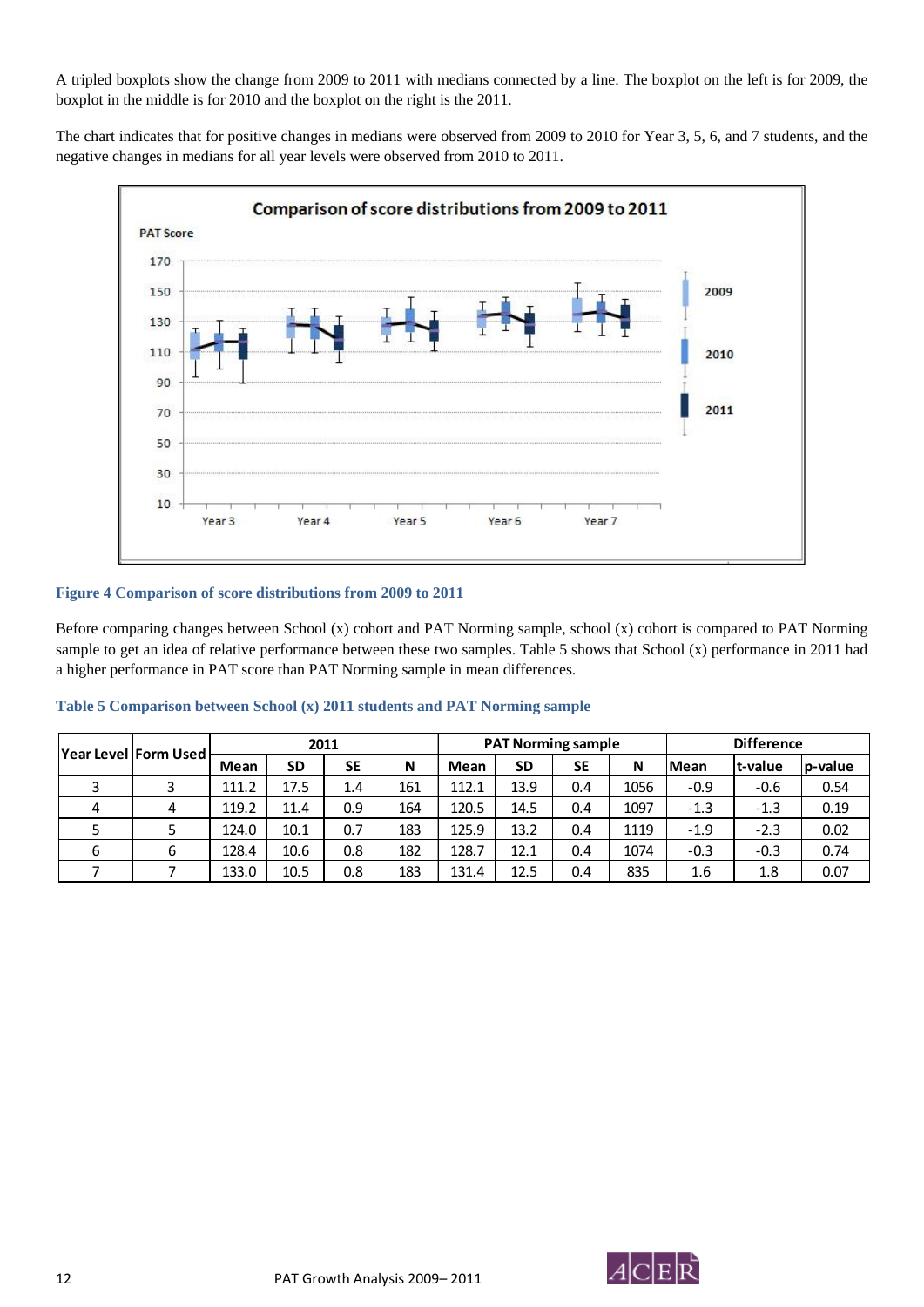Figure 5 shows the 1 year gain in PAT score comparison between School (x) cohort by mean scores from 2009 to 2011. The chart indicates that School (x) cohort had a relatively lower gain observed than PAT Norming sample in all year levels from 2009 to 2011. From 2010 to 2011, the negative gains have been observed in all year levels.



**Figure 5 Comparison of gain scores from 2009 to 2011 for School (x) cohort** 

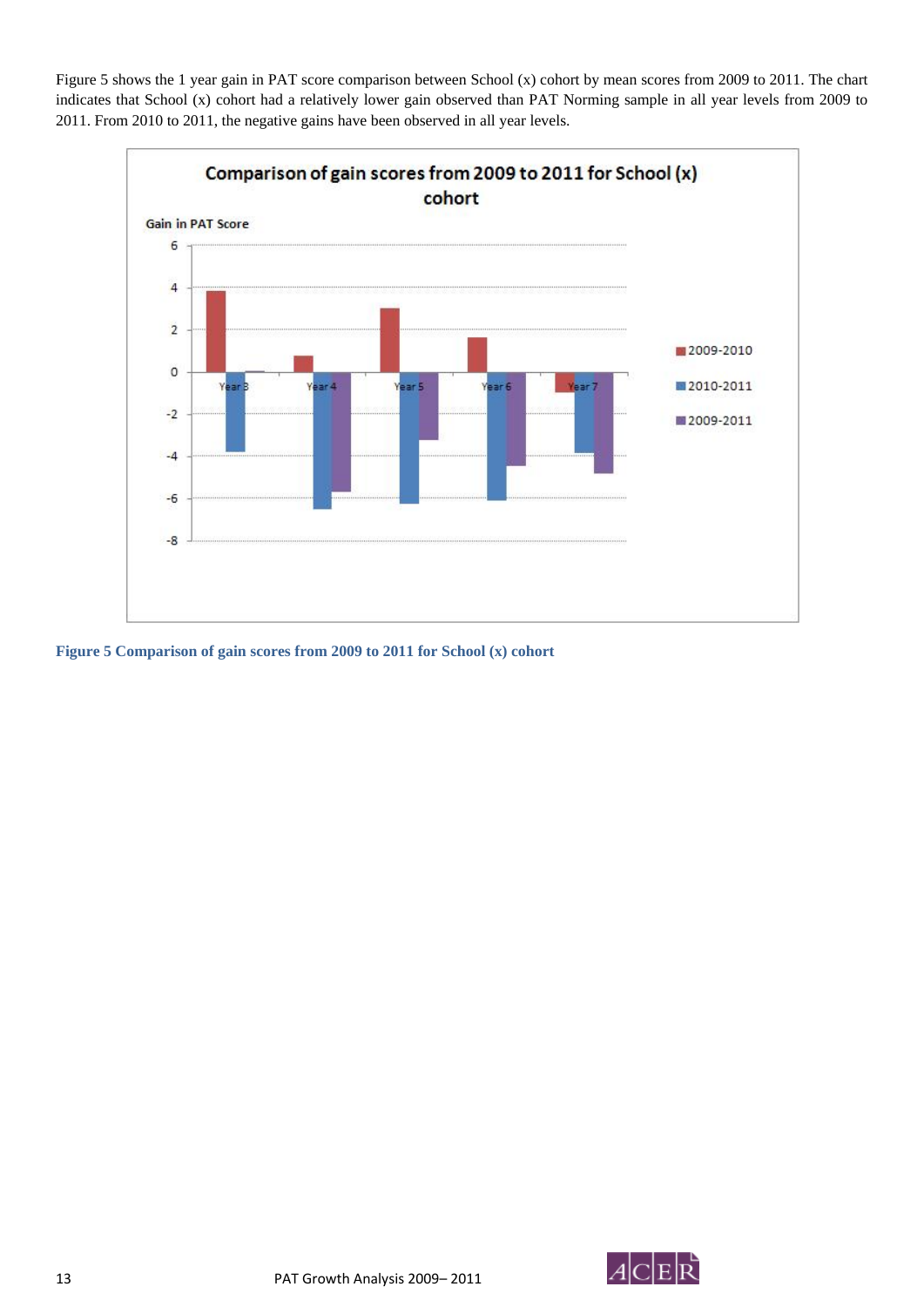Table 6 presents the percentile scores for School (x) and PAT Norming sample in 2011. Figure 6 plots the percentile scores for School (x) cohort and PAT Norming sample in 2011.

| Year Level in 2011 |            |            | School (x) |               |            |                  |                 | <b>PAT Norming Sample</b> |            |            |             |                  |
|--------------------|------------|------------|------------|---------------|------------|------------------|-----------------|---------------------------|------------|------------|-------------|------------------|
|                    | <b>P10</b> | <b>P25</b> | <b>P50</b> | <b>P75</b>    | <b>P90</b> | P <sub>100</sub> | P <sub>10</sub> | <b>P25</b>                | <b>P50</b> | <b>P75</b> | <b>P90</b>  | P <sub>100</sub> |
|                    | 90.1       | 105        |            | 116.9   122.5 | 126.2      | 127.8            | 94.2            | 103                       | 112.4      | 121        | 130         | 132.1            |
| 4                  | 103.45     | 111.2      |            | 118.5   127.6 | 134.2      | 135.7            | 102.6           | 111                       | 120.5      |            | 130.6 139.1 | 141.2            |
|                    | 111.4      | 117.1      |            | 124.3   131.2 | 137.38     | 139.1            | 109.9           | 117.1                     | 125.9      | 135        | 143         | 145.6            |
| 6                  | 113.651    | 121.6      | 128.81     | 135.8         | 140.3      |                  | 142.2 113.2     | 120.21                    | 128.8      | 137        | 145         | 145.9            |
|                    | 120.6      | 124.9      | 132.1      | 140.9         | 145.5      | 146.2            | 115             | 123                       | 131        | 139        | 148         | 148.7            |

**Table 6 Percentile scores for School(x) in 2011 and PAT Norming Sample** 



**Figure 6 Plots of percentile scores for School(x) in 2011 and PAT Norming Sample** 

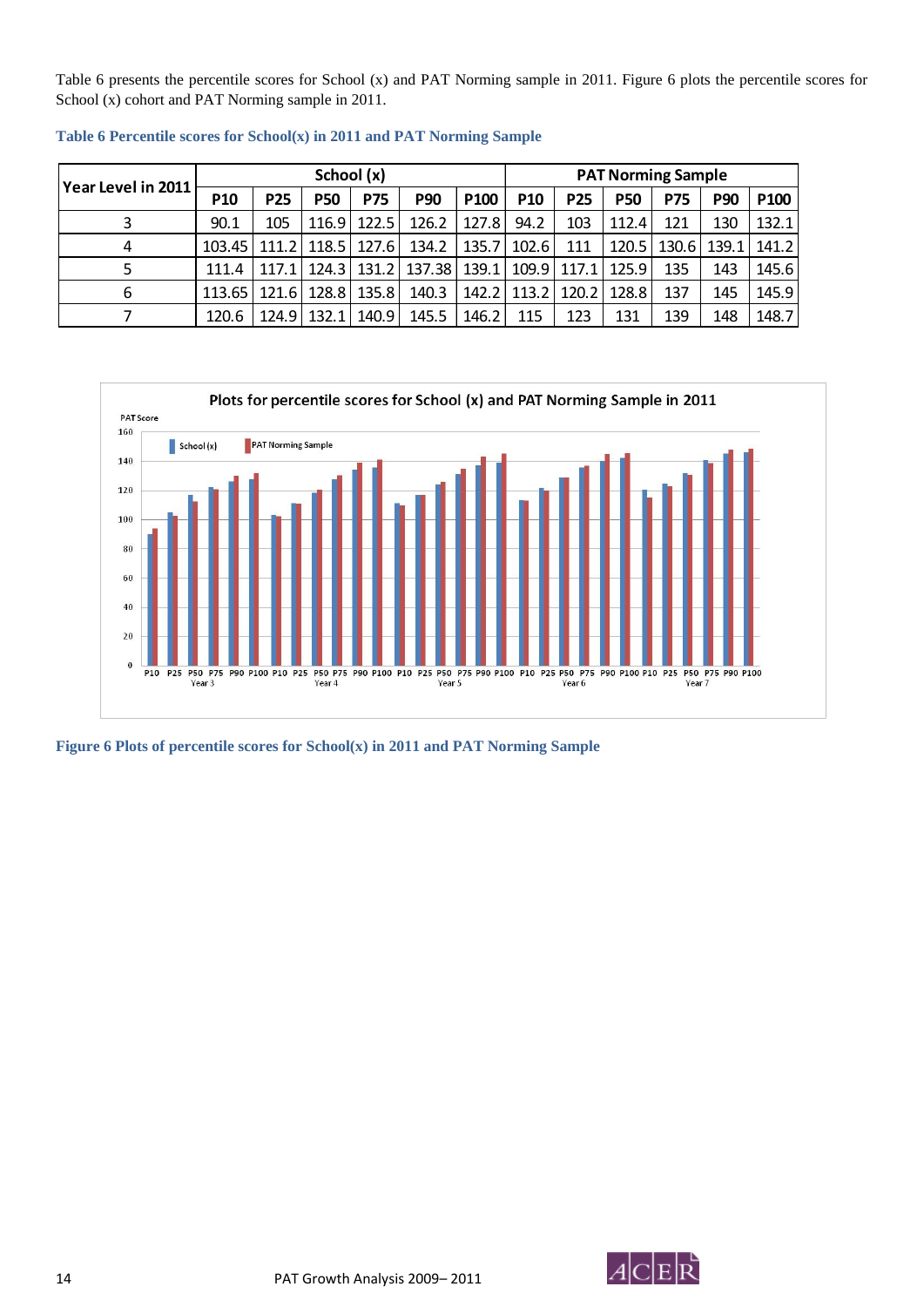Figure 7 is the stanine distribution chart (please refer to glossary for more information on stanines), for three consecutive years from 2009 to 2011 at year levels 3. For comparison purpose, the PAT Norming stanine distributions are included in the charts. In the tripled stanine distribution, the left distribution refers to School (x) cohort and the right is for the PAT Norming sample.



**Figure 7 Stanine distribution from 2009 to 2011 at Year 3** 

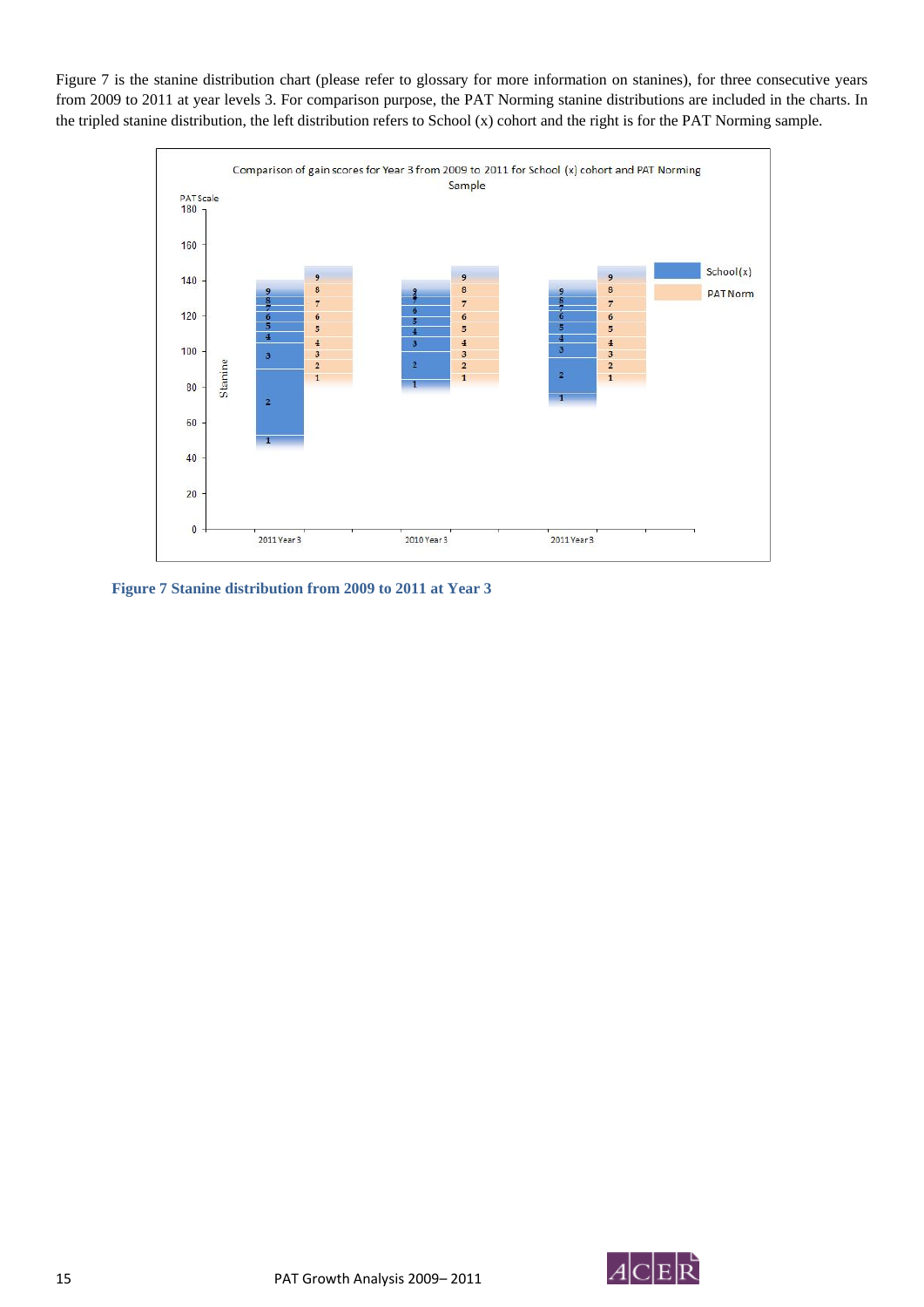#### **ANALYSIS BY YEAR LEVEL BY GENDER FOR THREE CONSECUTIVE YEARS (2009 – 2011)**

Table 7 and Table 8 show one- year change of school (x) male and female cohorts respectively in PAT scores from 2009 to 2011. The changes for male cohorts in year 3, 4, 5, 6, and 7 are in the range of 2.4 to 8.3 score points from 2009 to 2010, compared to changes found in female year levels (a range of 4.7 to 7.3). The changes for male cohorts in year 3, 4, 5, 6, and 7 are in the range of -2.4 to -0.2 score points from 2010 to 2011, compared to changes found in female year levels (a range of -5.6 to 0). All changes from 2009 to 2010 are statistically significant with 95% confidence. The remaining section will discuss the analysis results for year levels 3, 4, 5, 6, and 7 to compare male cohort with female cohort in School (x) from 2009 to 2011.

| Year Level |       | 2010      |                  |    |       | 2011      |                  |     |       | Change |                  |     |     |        |                               |
|------------|-------|-----------|------------------|----|-------|-----------|------------------|-----|-------|--------|------------------|-----|-----|--------|-------------------------------|
| in 2011    | Mean  | <b>SD</b> | SE               | N  | Mean  | <b>SD</b> | <b>SE</b>        | N   | Mean  | SD     | SE               | N   |     |        | 2009-2010 2010-2011 2009-2011 |
|            | 110.5 | 18.5      | 2.1              | 78 | 115.2 | 16.8      | 2.0              | 71. | 109.5 | 14.9   | 1.6              | 82  | 4.7 | $-5.6$ | $-1.0$                        |
|            | 118.4 | 11.3      | 1.2              | 90 | 123.8 | 10.1      | 1.1              | 82  | 123.8 | 16.3   | 1.8 <sup>1</sup> | 85  | 5.3 | 0.0    | 5.3                           |
|            | 124.0 | 10.0      | 1.0 <sub>l</sub> | 95 | 129.4 | 15.0      | 1.5              | 99  | 125.8 | 9.5    | 1.0 <sup>1</sup> | 98  | 5.4 | $-3.6$ | 1.8                           |
|            | 128.6 | 10.6      | 1.1              | 92 | 135.9 | 12.8      | 1.5 <sub>l</sub> | 73  | 133.1 | 12.0   | $1.2^{\circ}$    | 100 | 7.3 | $-2.7$ | 4.6                           |
|            | 131.3 | 10.4      | 1.1              | 95 | 136.5 | 14.1      | 1.5              | 94  | 138.5 | 12.0   | $1.2^{\circ}$    | 93  | 5.2 | 2.0    | 7.2                           |

#### **Table 7 School(X) male cohort statistics from 2009 to 2011**

#### **Table 8 School (X) female cohort statistics from 2009 to 2011**

| Year Level |       | 2010 |           |    |       |           |               | 2011 | Change       |      |                  |    |                  |        |                               |
|------------|-------|------|-----------|----|-------|-----------|---------------|------|--------------|------|------------------|----|------------------|--------|-------------------------------|
| in 2011    | Mean  | SD   | <b>SE</b> | N  | Mean  | <b>SD</b> | SE            | N    | Mean         | SD   | SE               | N  |                  |        | 2009-2010 2010-2011 2009-2011 |
|            | 111.9 | 16.6 | 1.8       | 83 | 114.8 | 13.6      | 1.6!          | 69   | 112.<br>- 71 | 16.6 | 1.8              | 85 | 3.0 <sub>l</sub> | $-2.2$ | 0.8                           |
| 4          | 120.1 | 11.5 | 1.3       | 74 | 128.4 | 11.7      | 1.5           | 58   | 126.0        | 15.1 | 1.7              | 83 | 8.3              | $-2.4$ | 5.9                           |
|            | 124.0 | 10.3 | 1.1       | 88 | 131.2 | 9.9       | 1.1           | 81   | 128.9        | 13.7 | 1.5              | 81 | 7.2              | $-2.4$ | 4.9 <sup>1</sup>              |
|            | 128.3 | 10.7 | 1.1       | 90 | 133.0 | 14.6      | 1.8           | 67   | 132.5        | 8.2  | 0.9 <sub>l</sub> | 79 | 4.7              | $-0.5$ | 4.2                           |
|            | 134.8 | 10.3 | 1.1       | 88 | 137.3 | 10.7      | $1.2^{\circ}$ | 81   | 137.1        | 11.5 | $1.2^{\circ}$    | 86 | 2.4              | $-0.2$ | 2.2                           |

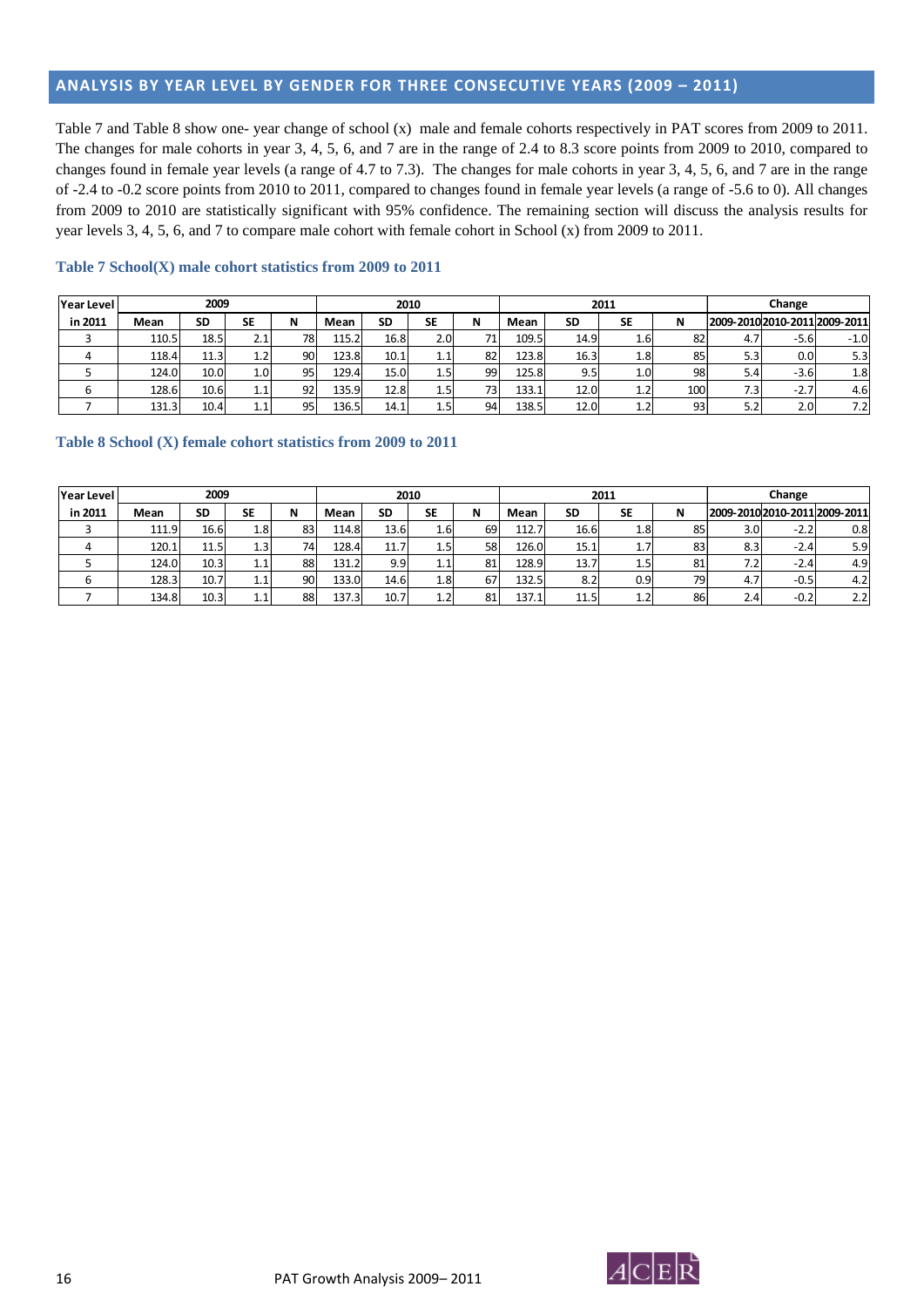Figure 8 shows the change of male and female cohorts from 2009 to 2011, in terms of changes in mean PAT scores. The figure shows that positive changes were observed for both female and male cohort in school (x) in all year levels from 2009 to 2010, however, negative changes were observed for both female and male cohort in school (x) at year leves 3, 4, 5 and 6 from 2010 to 2011. From 2010 to 2011, Year 7 male cohort has shown positive changes in mean scores. Female cohort at year levels 4 and 5 has higher rates of change than male cohort from 2009 to 2010. Female cohort has relatively better performance in from 2010 to 2011 than male cohort.



**Figure 8 Comparison of mean scores for Male and Female students from 2010 to 2011** 

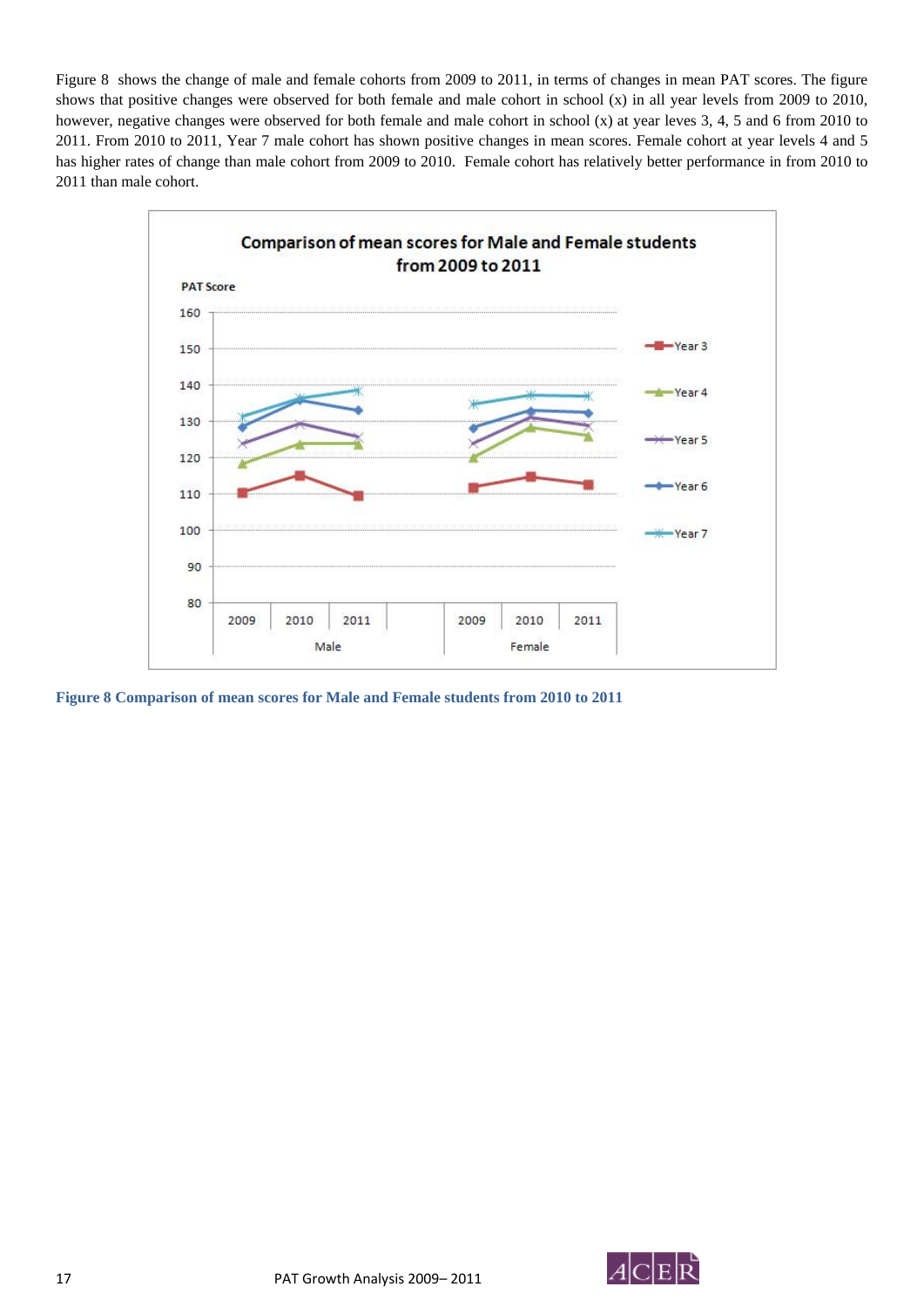Figure 9 compares male against female cohorts in percentiles from 2009 to 2011 for Year 3 (as shown in part (a) of Figure 13.

The lines connect the medians from 2009 to 2011 for male and female cohorts. The slope of the line indicates the rate of change in medians. The figure clearly shows that the female cohorts had marginally higher growth rates in medians, than male cohorts in Year 3.



Year 3 from 2009 to 2011

**Figure 9 Score distribution of Female and Male students from 2009 to 2011** 

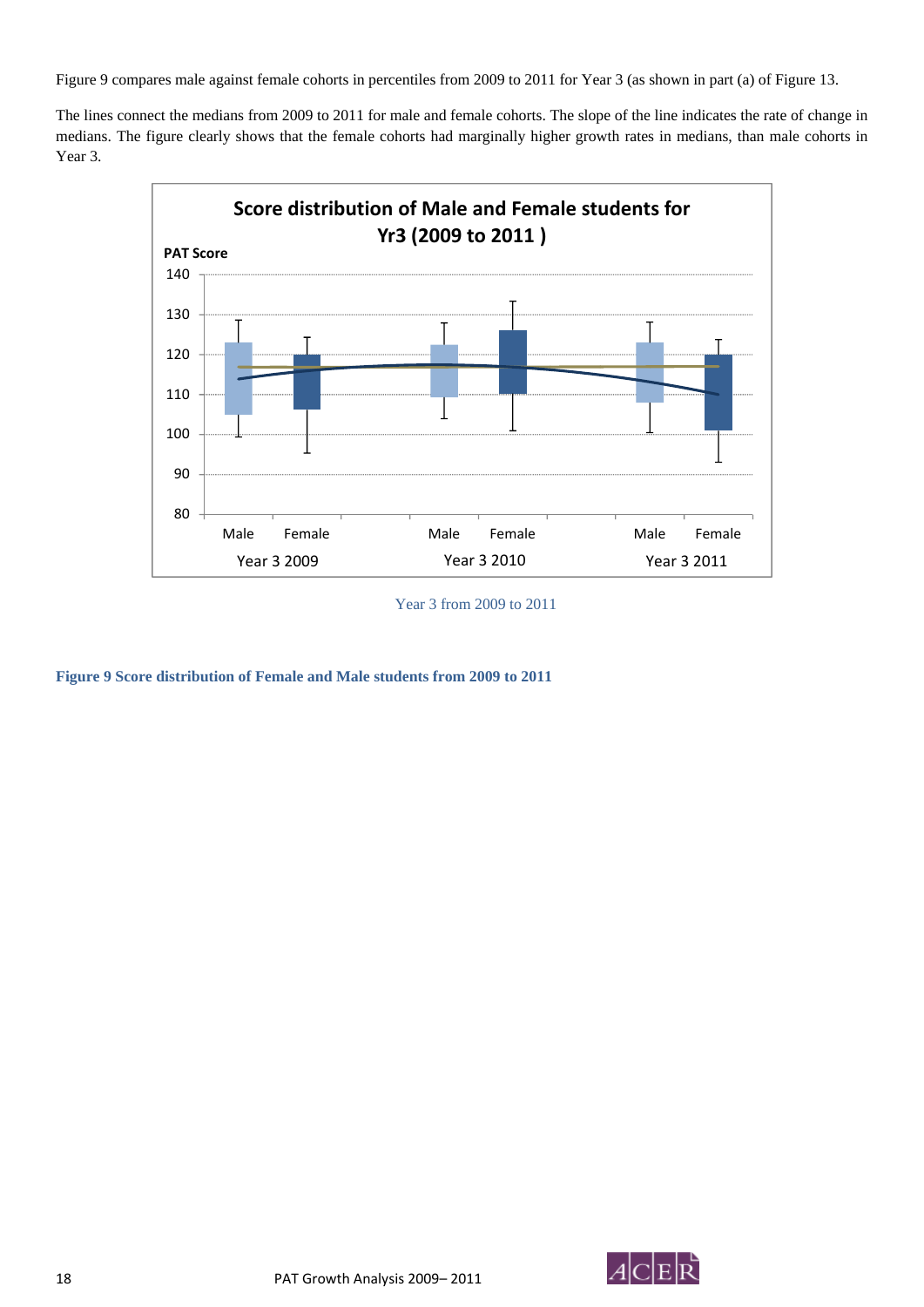Figure 10 shows the comparison of gain scores among the School (x) male cohort, female cohort, and PAT Norming sample. The chart indicates that from 2009 to 2010, male cohort has greater gains than both female and PAT Norming sample at year levels 3, 6 and 7. From 2010 to 2011, female cohort has greater gains than male cohort at year levels 3, 5 and 6, however, both female and male cohorts have less gain than the PAT Norming sample at all year levels from 2010 to 2011.



**Figure 10 Comparison of gain scores between School (x) Male, Female students and PAT Norming Sample from 2009 to 2011**